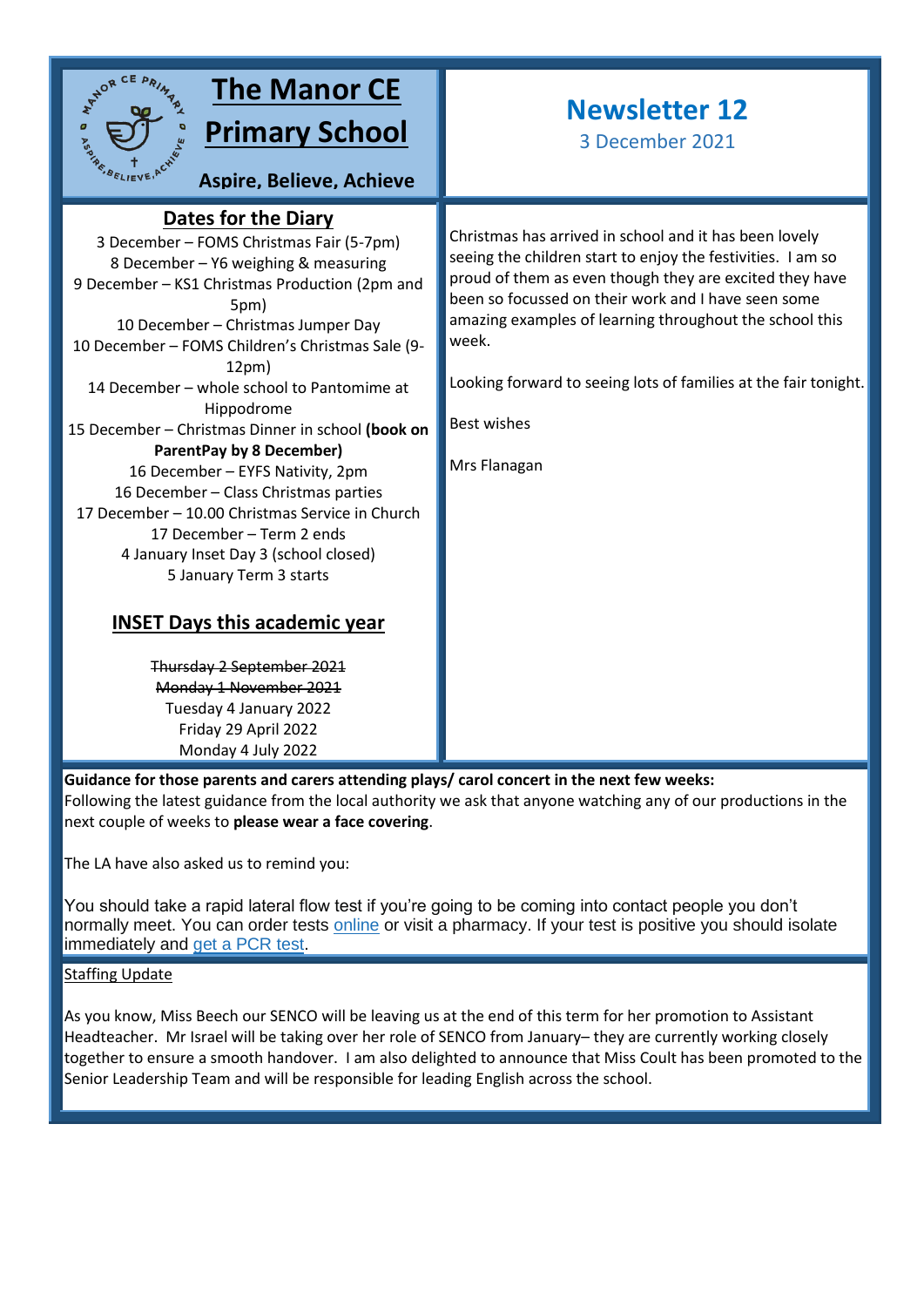### **Antarctica Class**



The children in Reception have been very excited this week! We have been learning the months of the year off by heart and know that December is the last month of the year, the most magical month of all! Every day we explore the weather, check the temperature and relate this to the season we are in. When we discovered the temperature had been dropping below 0 on some days, we had some very excited children! We have also been exploring dark, reflective materials and how these help us to be seen during the dark Winter months and have been busy learning the last few letters of the alphabet. A huge well done to the children for remembering all of the sounds so confidently this week! We have had some lovely moments playing with our friends this week and have been trialling some 'play dates'. We have challenged ourselves to play with other friends in class and have had fun getting to know them. This photograph says it all!

#### **Australia Class**

Christmas craziness has arrived in Australia Class this week. We have been visited by Nigel the Naughty Elf, who has come to learn how to use his gem powers just like Year One do. We have started to look at poetry this week, we will be writing list poems through the final fortnight. All children have amazed me this week with their ruby power when practicing the nativity. Tickets have now been sent home so please check book bags if you have not yet received them**. Please ensure costumes are brought in on Monday in a named bag ready for performances later in the week.** They are all so excited for you to come and watch them perform next week. Thank you for all of your support! Take care, Miss Hawkins



This week in Year 2, we have been scientists! We have learnt all about the 6 animal groups and thought carefully about the different features of each of them. We created some beautiful animal prints as well! In English, we have been writing persuasive letters all about sustainability and have even voted for sustainability monitors within Year 2. We are now much more conscientious about using lights and paper sensibly**. On Monday, please can all Year 2 children bring in their black tops and bottoms ready for dress rehearsals and the real performance.** Thank you so much for supporting your child in learning their lines- it makes all the difference!  $\odot$ 

#### **Asia Class**

Year 4 have had a really busy week and we have really enjoyed our DT project making our shadufs and learning how to use a variety of tools correctly. We cannot wait to share our final models with you!

#### **South America Class**

It's been a busy first week of December in Year 6. English this week, we have started a new unit on poetry. Using a poem called 'Thinker's Rap' as inspiration, over the next couple of weeks, we will be writing our own rap. In topic, we have completed our own investigation and presented our results in charts or graphs and written conclusions. We also began our DT project. We have begun to design a moving shop front with the design brief to engage and persuade passers-by to come into the shop. We have begun to create the wooden frame in preparation for adding the moving parts, which will include a cam mechanism.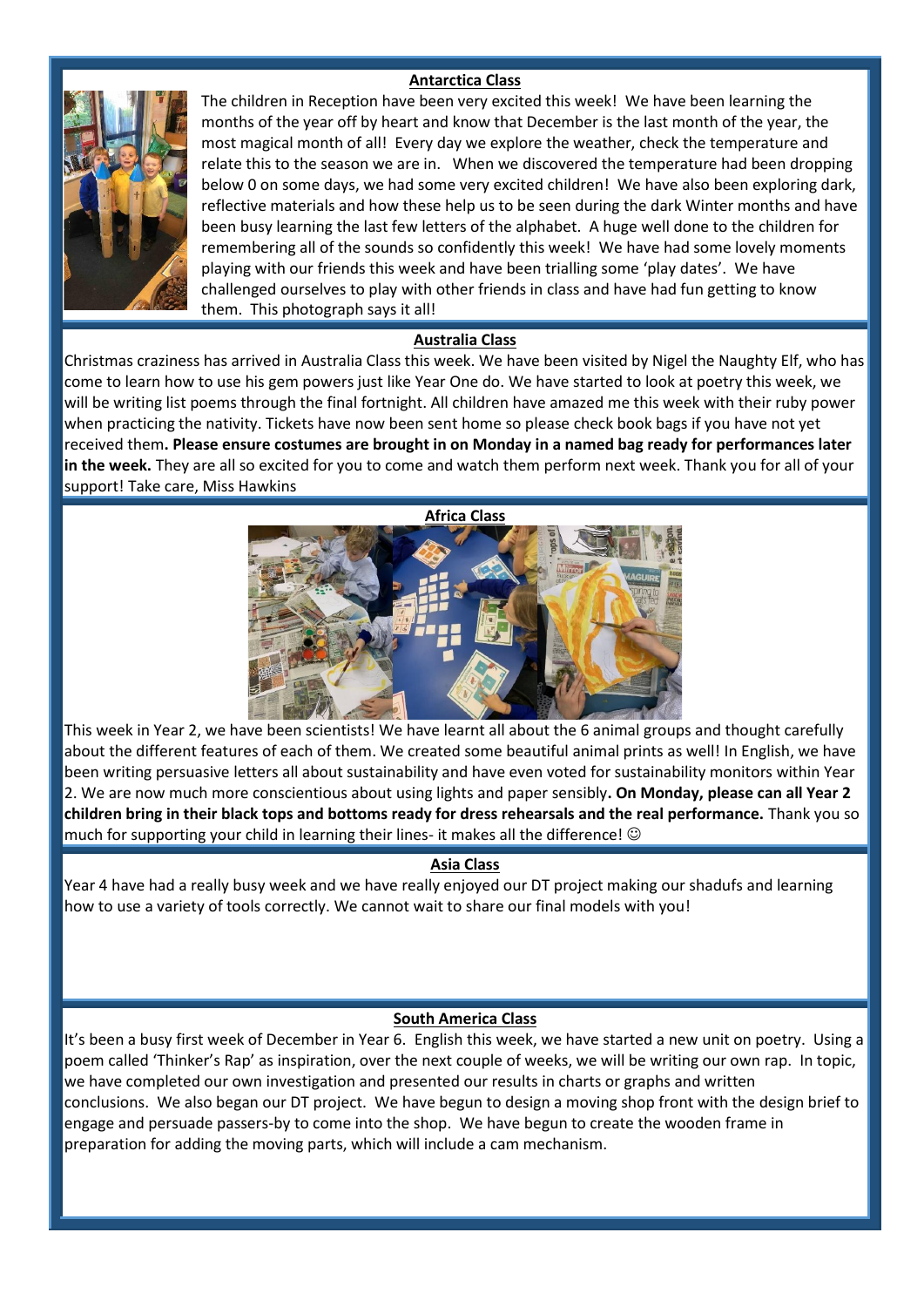### **Europe Class**



Year 3 have been extremely busy this week creating their shadufs in DT. They researched and designed their shadufs and then started to build them. They have used various tools to create the different parts of the mechanism. They have also been working hard adding and subtracting 3 digit numbers in maths. They also started their independent writing this week. They are using a very unusual short film for inspiration involving a whale floating through the sky!

#### **North America Class**



In Year 5 this week, we have been using the 2design and make programme on purple mash to fulfil a design brief and design Christmas boxes. In Maths, we have begun to look at area or regular and irregular shapes and challenged ourselves to work out missing lengths when given the area of the shape.

On Thursday, we worked together to make the longest paper chain which is now up in our room and the classroom is beginning to feel festive.

Next week, PE day will be on Wednesday. **Therefore, please wear PE Kits on Wednesday, not Tuesday next week. Swimming is still on for the final two weeks of term, so make sure swimming kits are in school on Wednesday too.**

|                      | <b>Christmas Celebrations Reminders (Updated)</b>                                                    |                                                                                                                              |
|----------------------|------------------------------------------------------------------------------------------------------|------------------------------------------------------------------------------------------------------------------------------|
|                      |                                                                                                      |                                                                                                                              |
| Friday 3 December    | <b>FOMS Christmas Fair</b>                                                                           | Please can all adults wear a mask to this event.                                                                             |
|                      | 5.00-7.00                                                                                            |                                                                                                                              |
| Wednesday 8 December | Please book you child's Christmas                                                                    | Last day to order Christmas dinner.                                                                                          |
|                      | dinner (for Wed 15 December) by<br>today to allow the kitchen to<br>place their food order for this. | Please use ParentPay to book your child's Christmas<br>dinner                                                                |
| Thursday 9 December  | <b>KS1 Christmas Production to</b>                                                                   | Tickets were sent home Thursday 2 December.                                                                                  |
|                      | parents - The Big Little Nativity                                                                    | Can all adults wear a mask to these events and take a LFT                                                                    |
|                      | 2.00 and 5.00                                                                                        | before attending.                                                                                                            |
| Friday 10 December   | Christmas jumper day                                                                                 | Children can wear a Christmas jumper in school today<br>with the rest of their normal school uniform (no donation<br>needed) |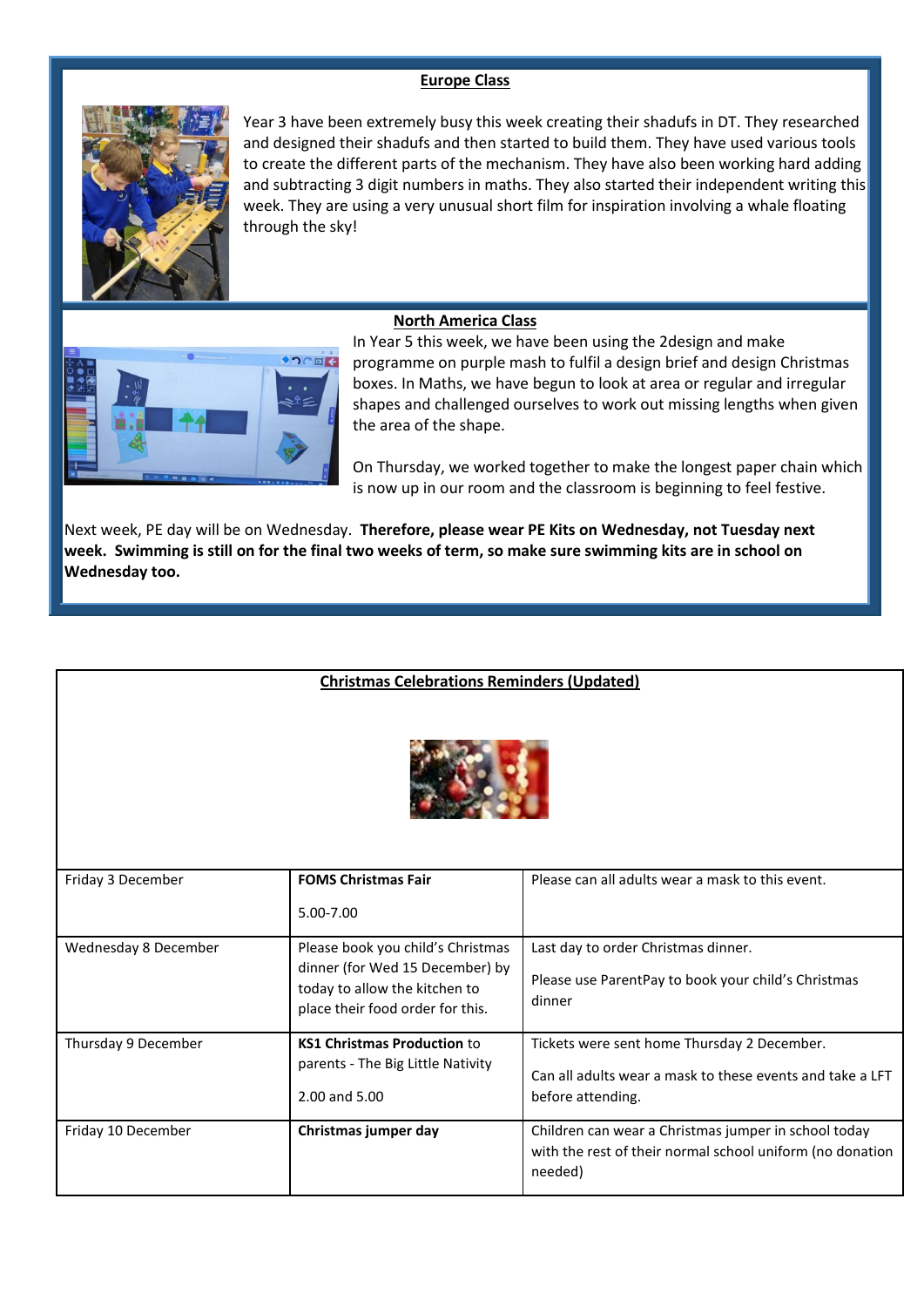|                       | <b>FOMS Christmas Children's Sale</b><br>in school                                                                                                                                                 | FOMS to send further details                                                                                                                                                                                                                                                                 |
|-----------------------|----------------------------------------------------------------------------------------------------------------------------------------------------------------------------------------------------|----------------------------------------------------------------------------------------------------------------------------------------------------------------------------------------------------------------------------------------------------------------------------------------------|
| Tuesday 14 December   | Whole school trip to Bristol<br>Hippodrome to watch Snow<br>White                                                                                                                                  | Please see letter sent home regarding this<br>$\bullet$<br>Packed lunch to be brought in/ordered from the<br>$\bullet$<br>kitchen NO HOT MEALS ON THIS DATE                                                                                                                                  |
| Wednesday 15 December | <b>Christmas Dinner</b>                                                                                                                                                                            | Children can wear their Christmas jumpers to school<br>$\bullet$<br>today along with the rest of their normal school<br>uniform if they wish (no donation needed).<br>Please ensure you have booked your children's<br>$\bullet$<br>Christmas dinner on ParentPay by Wednesday 8<br>December |
| Thursday 16 December  | <b>EYFS Nativity - 2.00</b>                                                                                                                                                                        | Tickets were sent home for this event.<br>Can all adults wear a mask to this and take a LFT before<br>attending.                                                                                                                                                                             |
|                       | <b>Class Christmas Parties</b><br>Y1-Y6 will have their<br>$\bullet$<br>Christmas parties in the<br>afternoon<br>Reception class will have<br>$\bullet$<br>their Christmas party in the<br>morning | Children can wear their party clothes to school on this<br>day. Children will be going out to play at break and<br>lunchtime so please ensure they wear suitable clothes<br>and footwear for this.                                                                                           |
| Friday 17 December    | <b>KS2 Christmas Church Service</b><br>10.00                                                                                                                                                       | Each KS2 class will present a short Christmas<br>presentation in church as part of our traditional<br>Christmas Church service.                                                                                                                                                              |
|                       |                                                                                                                                                                                                    | All children (EYFS, KS1 and KS2 will attend, but only KS2<br>children will be presenting (as EYFS and KS1 have had<br>their Christmas productions).                                                                                                                                          |
|                       |                                                                                                                                                                                                    | All parents, carers and friends welcome to attend this<br>service in Church - this is likely to be a very popular<br>event and the church will be crowded - we ask that all<br>adults attending wear a mask and take a LFT before<br>attending.                                              |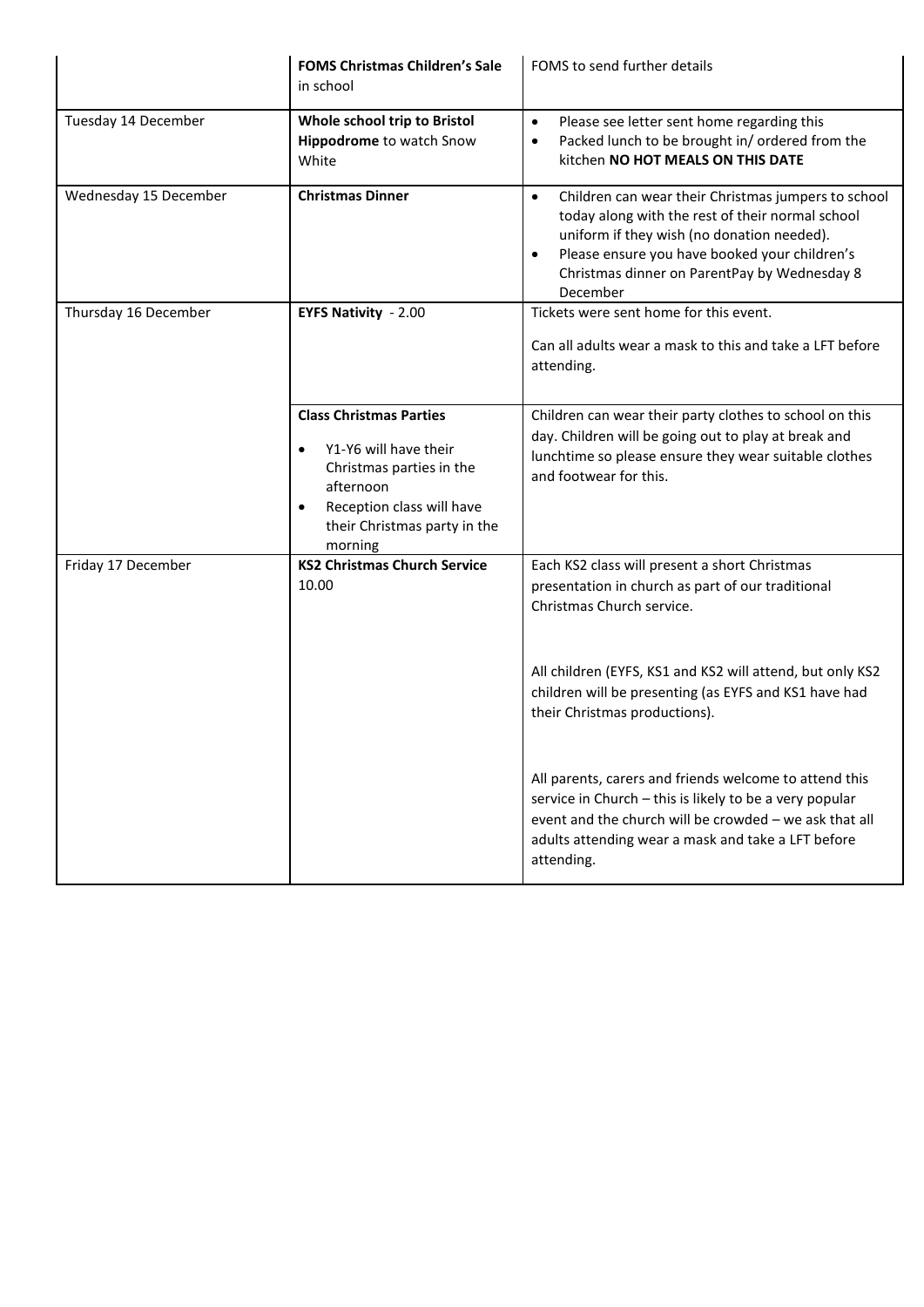

## \*FREE Course: **Intro to Children's Online World**



This course is designed for any parent or guardian who wants to learn how to keep their children safe online. You will learn about the different types of online dangers that exist and the online places where they can occur.

| Where:                               | <b>Yate YMCA, Station Rd (near Tesco Express)</b>                    |  |
|--------------------------------------|----------------------------------------------------------------------|--|
| How long:                            | 2 weeks                                                              |  |
| Starts:                              | Thursday 9 <sup>th</sup> December 2021, 9.30 - 1.30pm                |  |
| <b>Contact to book</b><br>your place | Sam - email: samantha.jones1@southglos.gov.uk /<br>Tel: 07768 293842 |  |

-<br>For adults aged 19+ with few or no qualifications. ESOL and accredited employability courses MAY be subject to fees unless you are on<br>w income and/or means-tested benefits. Please ring for further information